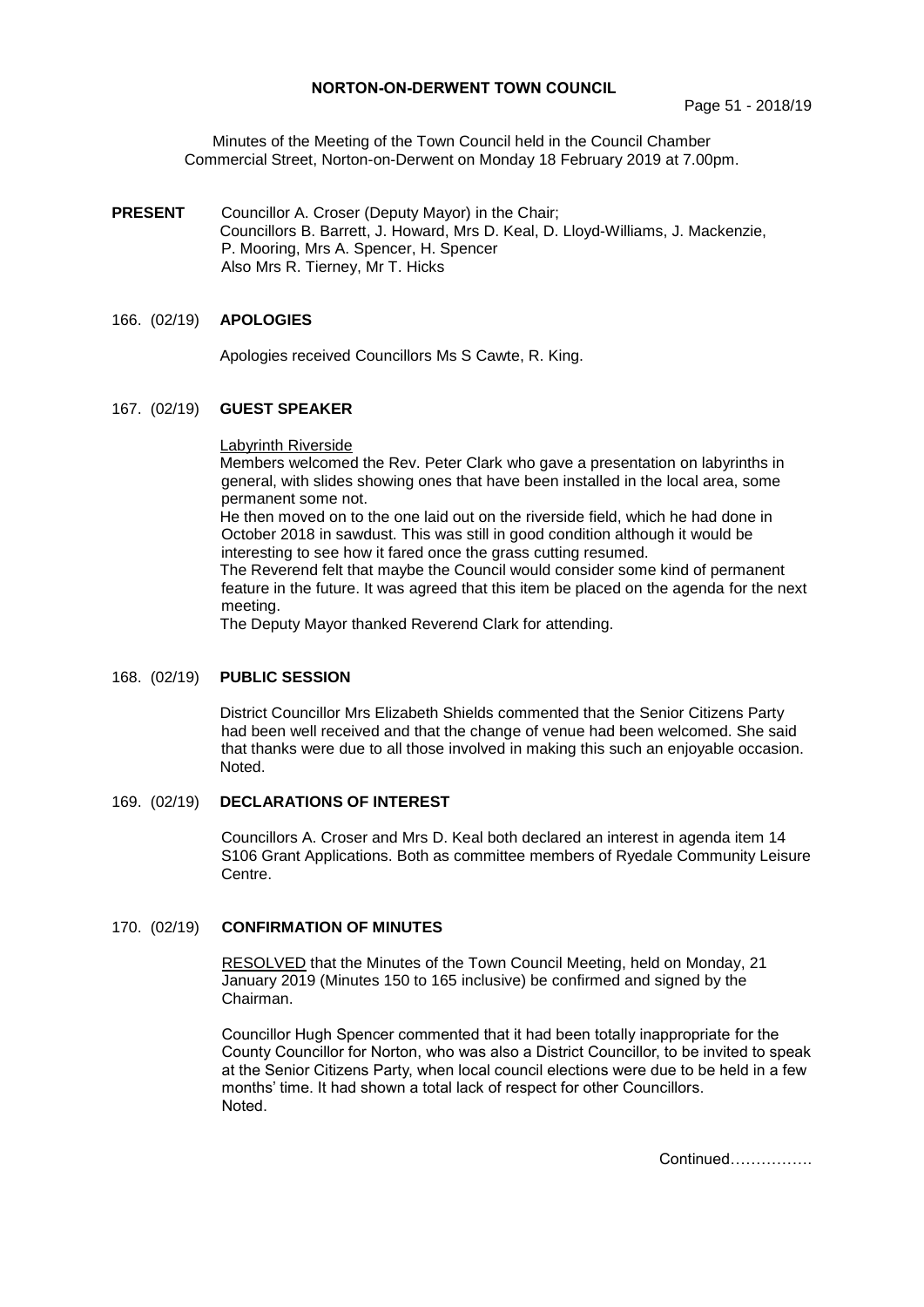## 171. (02/19) **CLERK'S REPORT**

### (a) Keepmoat Site – Langton Road

Update from Matthew Lishman – Ryedale Community Officer I visited the development site on Langton Road this afternoon and had another positive meeting with the site manager there. Regarding the verges:

I have been assured that every bit of verge which has been damaged, including on the corner of Langley Drive/Langton Road, will be turfed and re-seeded. Landscapers were there this morning assessing damage. The corner damage was caused by a school bus rather than a construction vehicle, but the manager admitted that it was ultimately caused by one of the lanes being closed during that time. Regarding mud on road:

Two pressure washers have been installed with one currently operational, in order to wash the wagons as they leave the site. I witnessed this happening this afternoon. Meanwhile, a road-sweeper is currently in operation twice a day (at lunch-time and 4pm) ensuring the road is swept, and the appropriate highway signage has been erected. Sweeping is due to be increased to 3-4 times a day, and all day if necessary. In a fortnight's time, the site is due to be laid with a cyclical tarmacked route for construction vehicles to move around on, ensuring that the muddiest parts of the site will no longer be used. What tarmac is there currently is being scraped in order to avoid transference of mud to the highway.

Later, when the development is completed, Keepmoat will be relaying the entire stretch of public highway immediately adjacent to the site in order to make good. I have been advised that an NYCC Highways Inspector is visiting the site daily, so if there is anything not being conducted properly in respect of the highway, or if any adjustments need to be made to the ongoing treatment, it will be insisted upon by that authority. With this in mind, I won't be conducting any further investigation into the matter. Nevertheless, I am very happy to deal with any further complaints that are raised because I have a direct line to the site manager there, and he is extremely open to handling any problems raised by members of the public. Noted.

#### (b) Environment Forum

Open meeting: 7pm, Wednesday 20 February, Ryedale House Malton Ryedale District Council is to host an environment forum, to give people a chance to work together on key green issues. The meeting takes place at 7pm on Wednesday 20 February, at Ryedale District Council's offices in Malton. It's part of some work being carried out by the District Council's Overview and Scrutiny Committee to look at the climate change and how the authority can have a positive impact on national and international environmental concerns. This session will be a chance for interested groups and individuals to consider how best to work together on these issues to benefit the whole of Ryedale. These discussions will help to inform the work of the Overview and Scrutiny Committee.

Chair of the Council's Overview and Scrutiny Committee, Cllr John Clark, will facilitate the meeting. He explained, "This session will be about exploring how we can work together and what our priorities need to be for Ryedale. This is a chance to help shape the way the Council delivers its services and the policies it has in place to support the local environment, as well as our impact on global issues such as climate change and plastics waste."

#### (c) Compound Fence – Allotments

To report that the fencing around the compound at the allotments had blown over onto the allotments, we were in the process of having it re-erected but would have to install new supporting posts. Costs for the materials needed were in the region of £200.00. Noted.

Continued…………….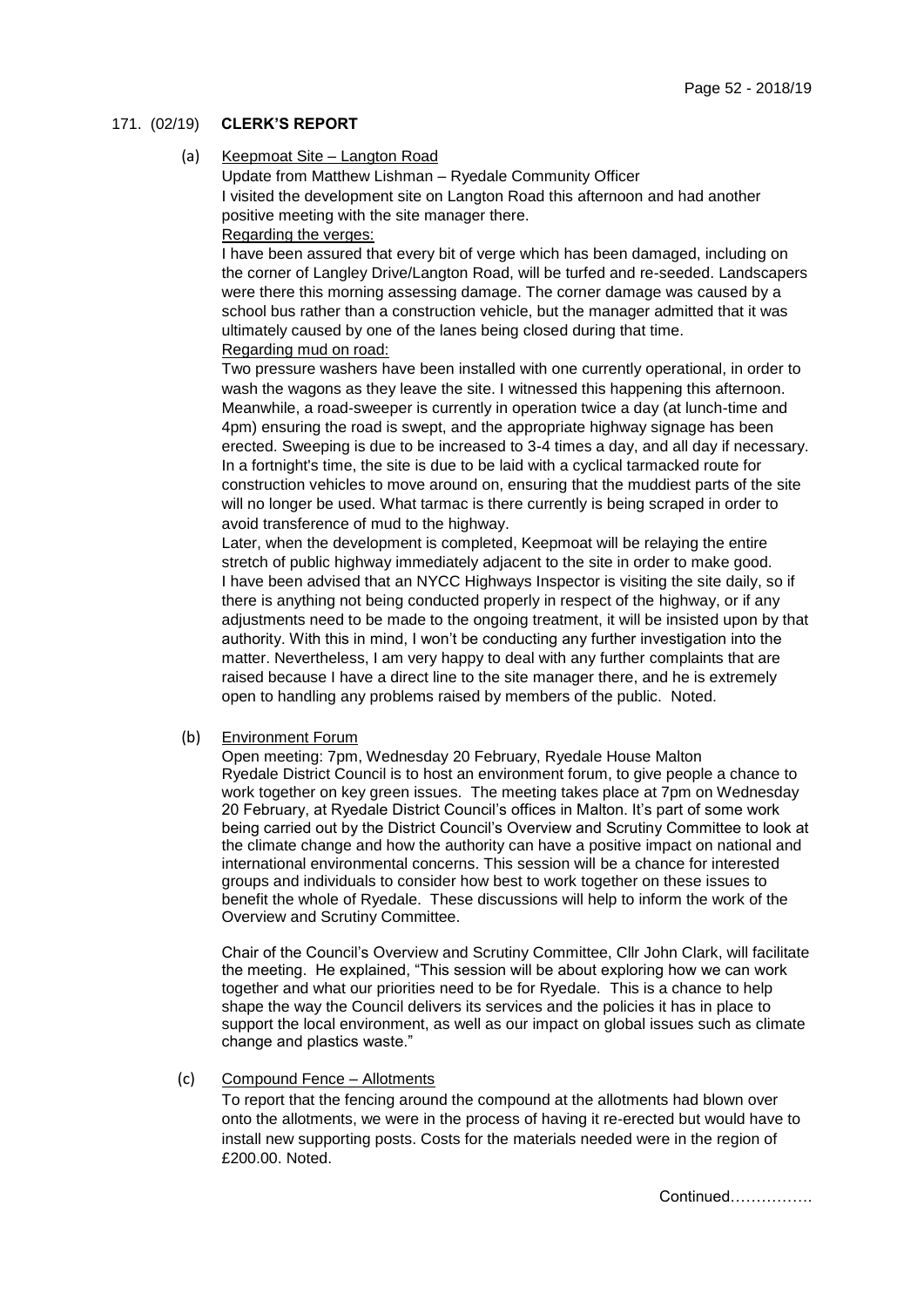- 171. (02/19) **CLERK'S REPORT** (continued)
	- (d) Skatepark update

To report that Tim had met with the skate park users on two occasions since the new ramp had been installed.

There were two teething problems to sort but, in essence, the skate park users were happy with the new surfacing.

The metalwork company had been made aware of these issues, which would be addressed.

This was then go forward as part of the grant submission to update the other ramps apart from the large half pipe, deadline 20th February. Noted.

(e) King George's Playing Field update

To inform members that the installers of the new equipment for King George's play area were due to start work on Monday 25 February, work to last approximately three weeks. Noted.

 (f) Riverside Field – Damage to Benches For members to receive a letter of apology from one of the young offenders who sprayed the benches with blue paint. The young people involved were caught and dealt with by the North Yorkshire Youth Justice Service who accompanied them while they were made to remove the spray paint.

Members agreed that a letter acknowledging the apology be sent. Noted.

 (g) Ryedale District Council - Parish Liaison Meeting To inform members that the next Parish Liaison Meeting was to be held on Wednesday 6 March at Ryedale House at 7.00pm.

#### 172. (02/19) **TOWN MAYOR'S REPORT**

The Mayor had forwarded a report as follows

 (a) I sincerely thank all of you who assisted at the Seniors Annual Party. Tim and I are very pleased with the final outcome of the day and felt that the venue lends itself to this type of celebration. I believe that those who attended appreciated the more relaxed environment along with the entertainment and the excellent food supplied by Julie Copeland and her staff.

Thank you all and I look forward to working with you all again.

### 173. (02/19) **FINANCIAL MATTERS**

- (a) Accounts paid and for payment The Clerk reported that accounts nos. 185 to 196 inclusive, amounting to £7,763.96 had been paid since the last meeting of the Council. RESOLVED that account nos. 197 to 203 inclusive, amounting to £25,757.01 be paid. Cheques were drawn and signed accordingly.
- (b) Financial report The Clerk's financial report for the period 01.01.19 to 31.01.19 was received.
- (c) Budgetary monitoring The Clerk's report for the period ending 31 January 2019 was received.

Continued…………….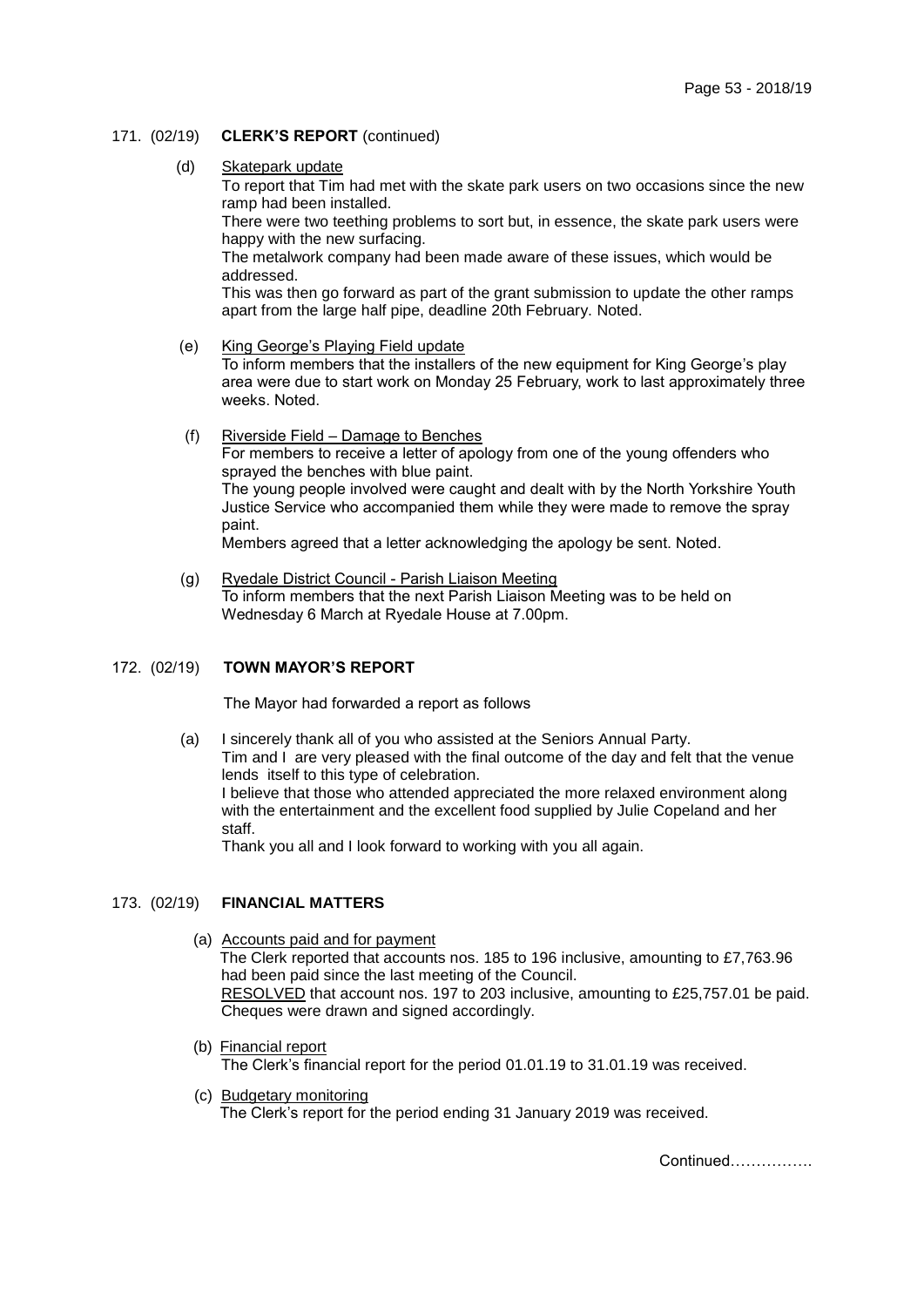## 174. (02/19) **PLANNING MATTERS**

| (a) Planning applications referred to the Town Council by Ryedale District Council, for<br>comment and/or recommendation were dealt with as follows: - |                                                                                                                                                                                                                                                                                                                      |
|--------------------------------------------------------------------------------------------------------------------------------------------------------|----------------------------------------------------------------------------------------------------------------------------------------------------------------------------------------------------------------------------------------------------------------------------------------------------------------------|
| 19/00115/HOUSE                                                                                                                                         | Erection of two storey part front / part side extension.<br>58 Fletton Road, Norton, Malton, YO17 8BB<br>RESOLVED Recommend Approval subject to no objections from<br>neighbours.                                                                                                                                    |
| 19/00129/HOUSE                                                                                                                                         | Erection of single storey front porch.<br>27 Leahurst Close, Norton, Malton, YO17 9DF<br>RESOLVED Recommend Approval.                                                                                                                                                                                                |
| 18/01381/HOUSE                                                                                                                                         | Installation of 12no. timber double glazed windows to replace existing<br>single glazed timber windows.<br>5 Sutton Farm, Langton Road, Norton, YO17 9PU<br>& 18/01332/LBC refers.<br><b>RESOLVED</b> Recommend Approval.                                                                                            |
| 19/00176/HOUSE                                                                                                                                         | Alterations to dwelling to include single and two storey extensions to<br>provide additional living accommodation and formation of vehicular<br>access including dropped kerb.<br>47 Langton Road, Norton.<br>Members requested more time to consider and view this application<br>and forward a response next week. |

(b) To receive decisions notified by Ryedale District Council.

No decisions received.

# 175. (02/19) **ELECTION NOMINATION PACKS**

Members received nomination packs for the local council elections due to take place on Thursday 2 May 2019. All packs contained nomination forms and guidance on how to complete them. All completed forms to be returned to Ryedale District Council. Noted by members.

# 176. (02/19) **FUNDING REQUEST – ST PETER'S CHURCH**

Members further considered the request from St Peter's Church asking for funding towards a replacement boiler for the church.

While members considered this to be a request worth considering, it was made clear that any request to contribute towards church property was prohibited by the Local Government Act 1894 which still applied, and as such would be an illegal use of council funds.

RESOLVED that with regret the Town Council was unable to support the request.

#### 177. (02/19) **NORTON IN BLOOM – SUMMER 2019**

.

Members received a report detailing proposals and costings for the floral displays in Commercial Street, Church Street and both County and Railway Bridge for summer 2019.

RESOLVED that the Council in accordance with its powers under section 137 of the Local Government Act 1972, should incur the following expenditure which in the opinion of the Council is in the interests of the area and its inhabitants and will benefit them in a manner commensurate with the expenditure.

Baskets and Barrier Baskets to be hired fully planted from Plantscape.

Total costs for the baskets and barrier baskets £1,410.00 plus V.A.T.

Watering and maintaining for a period of 14 weeks approximately £1,144.00 plus V.A.T.